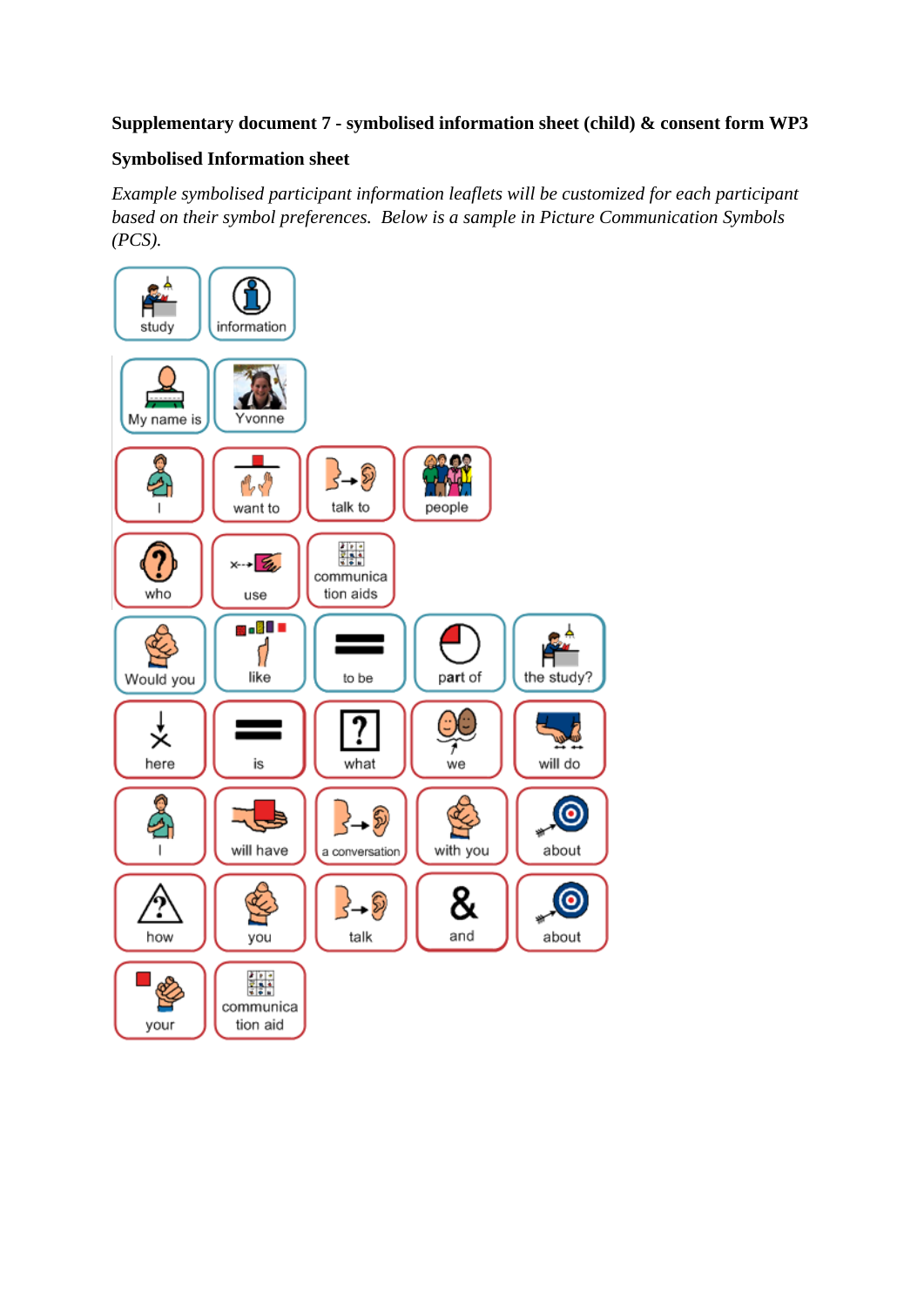

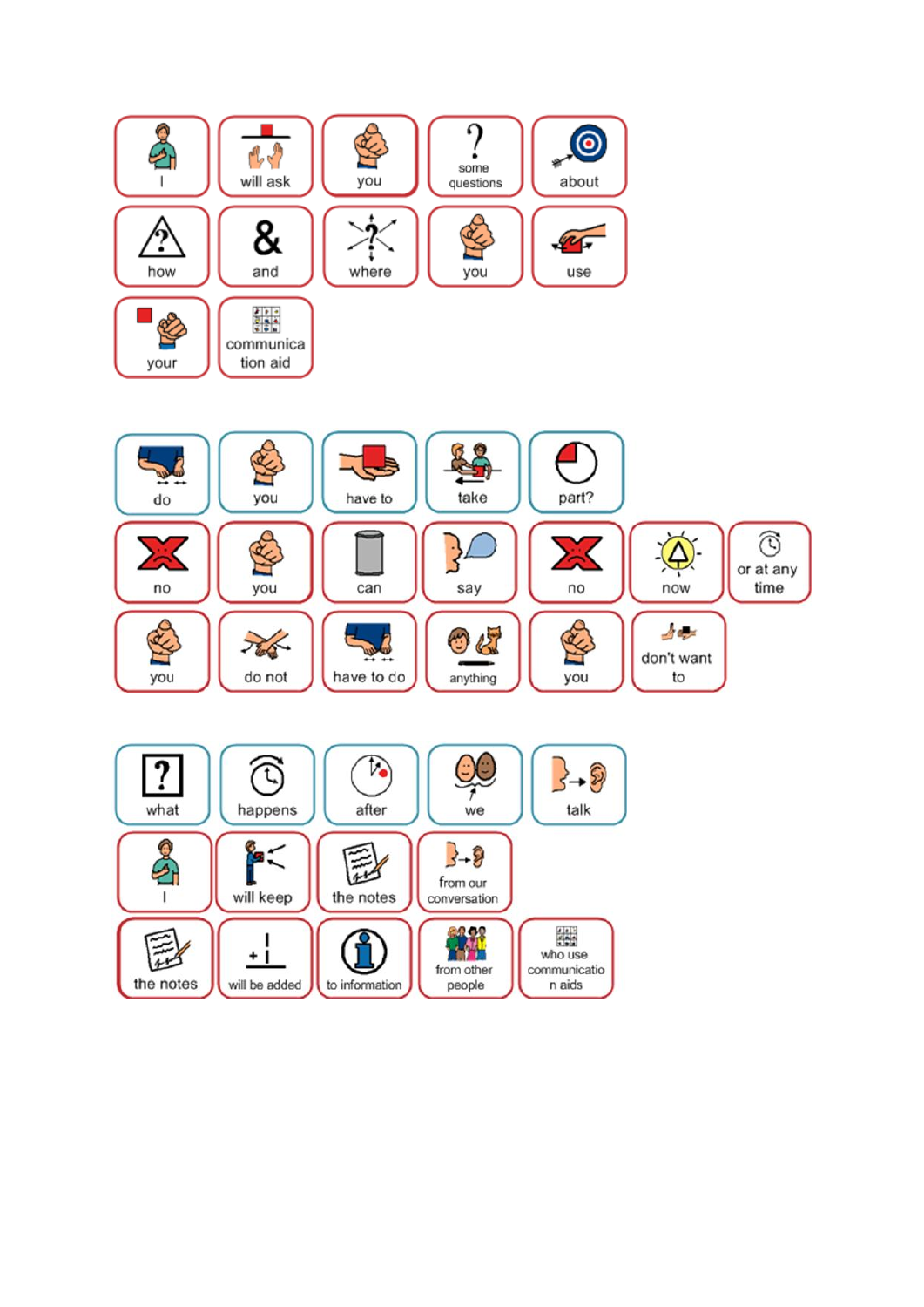

## **Symbolised consent form**

*Example symbolised consent form.*

## **Please answer the statements with 'yes' or 'no'**

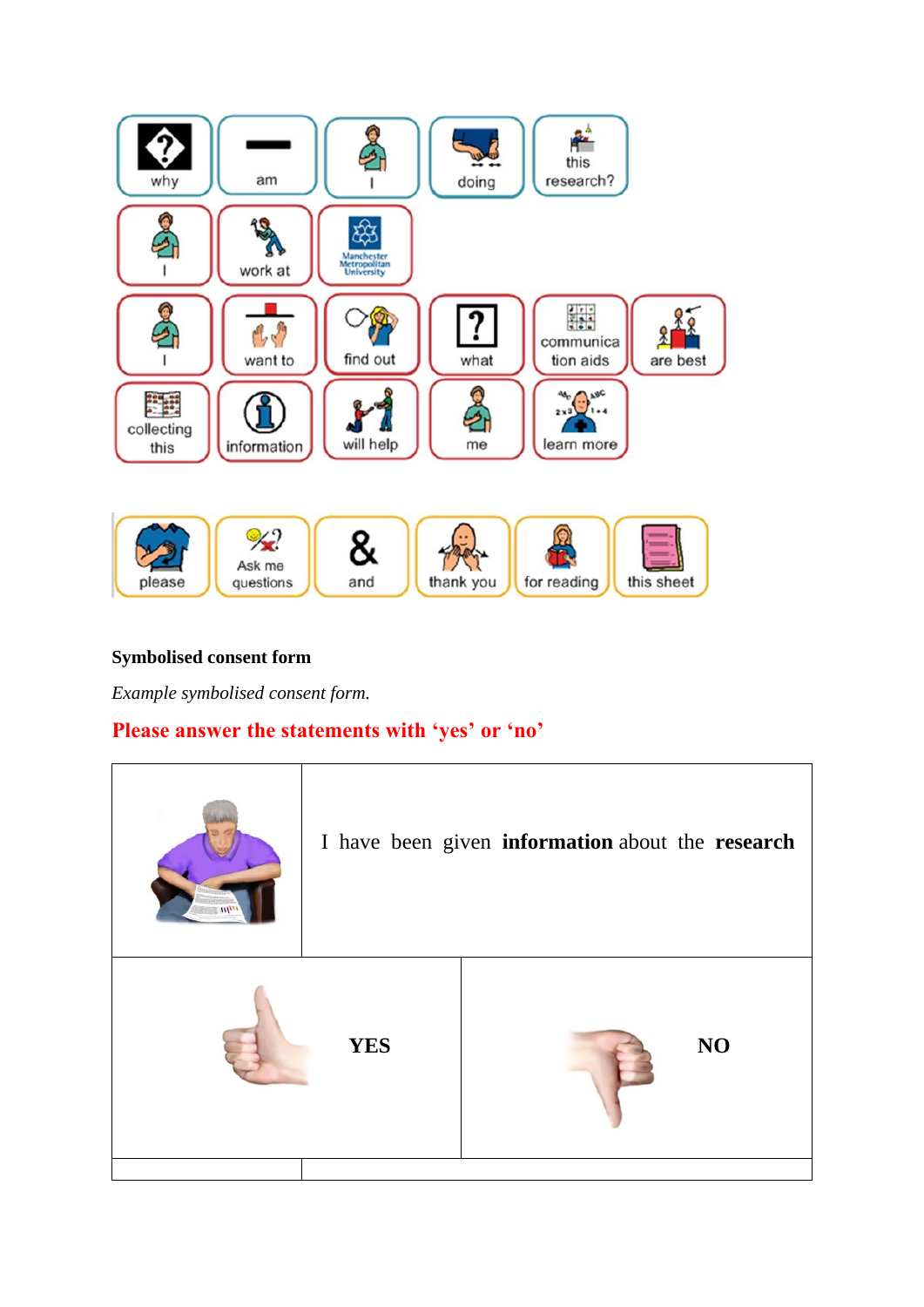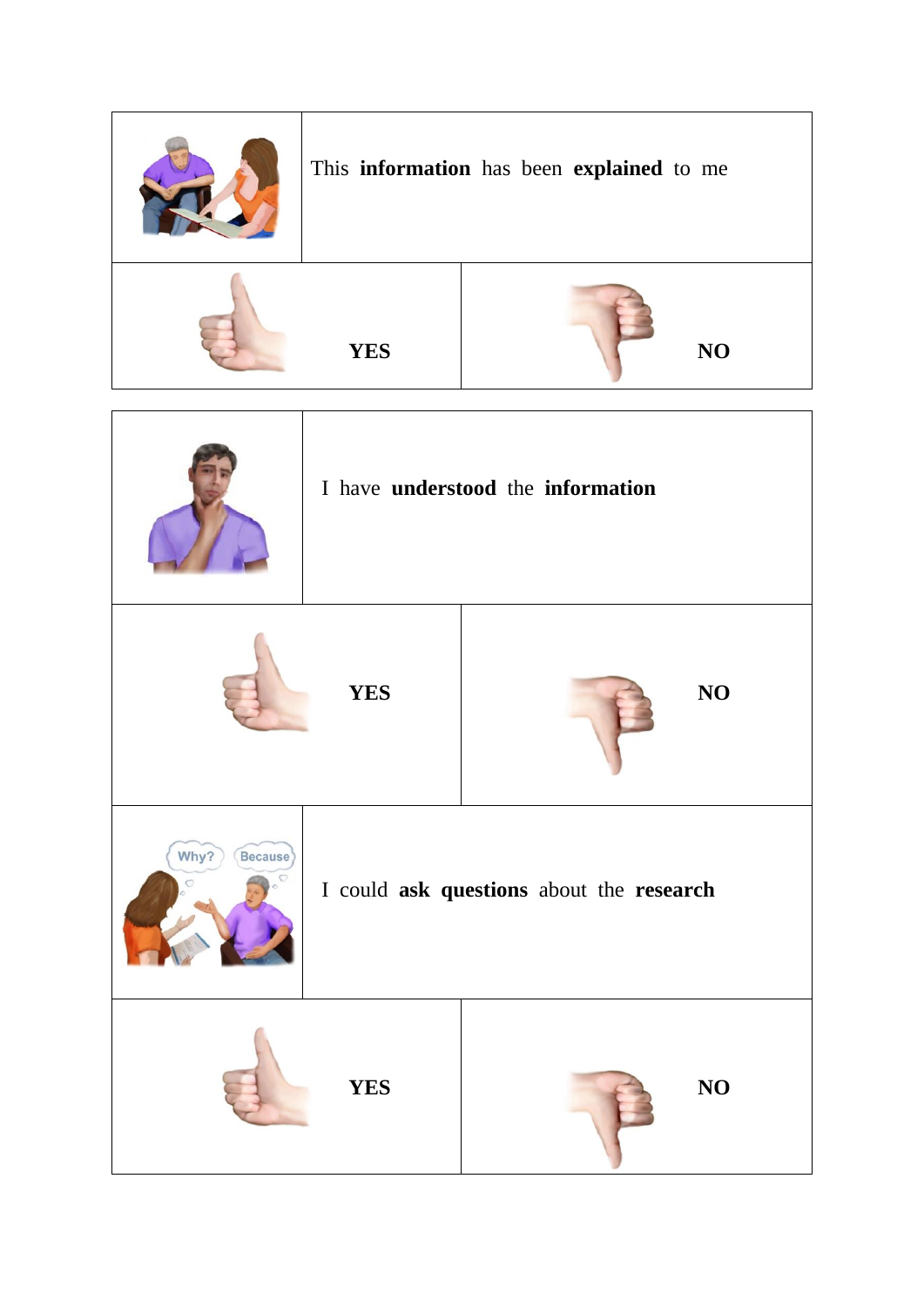|  | I am happy with the answers to the questions |  |                        |
|--|----------------------------------------------|--|------------------------|
|  | <b>YES</b>                                   |  | NO                     |
|  | I understand I can stop at any time          |  |                        |
|  | I do not have to give a reason               |  |                        |
|  | I will still get my normal help              |  |                        |
|  | <b>YES</b>                                   |  | $\overline{\text{NO}}$ |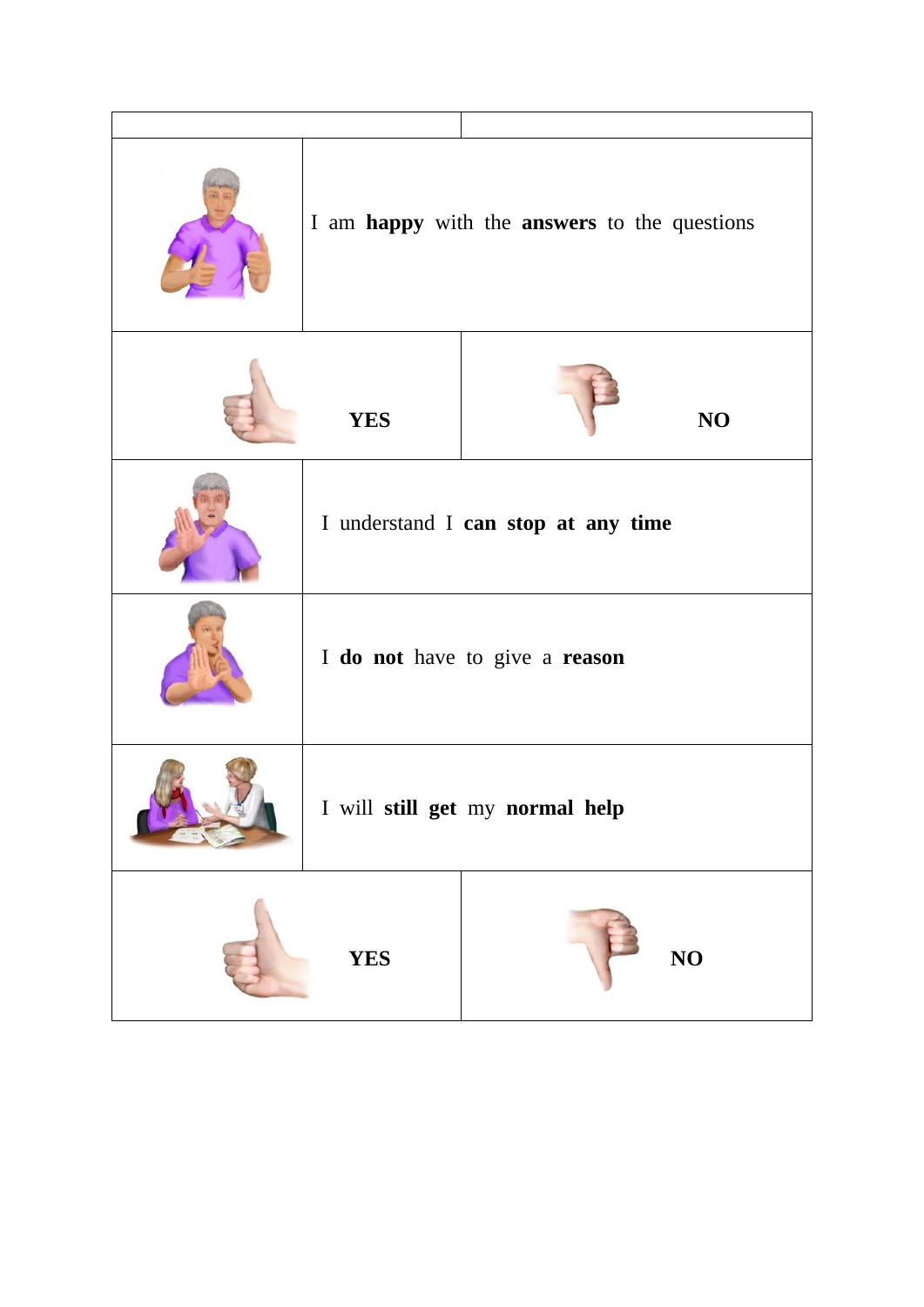